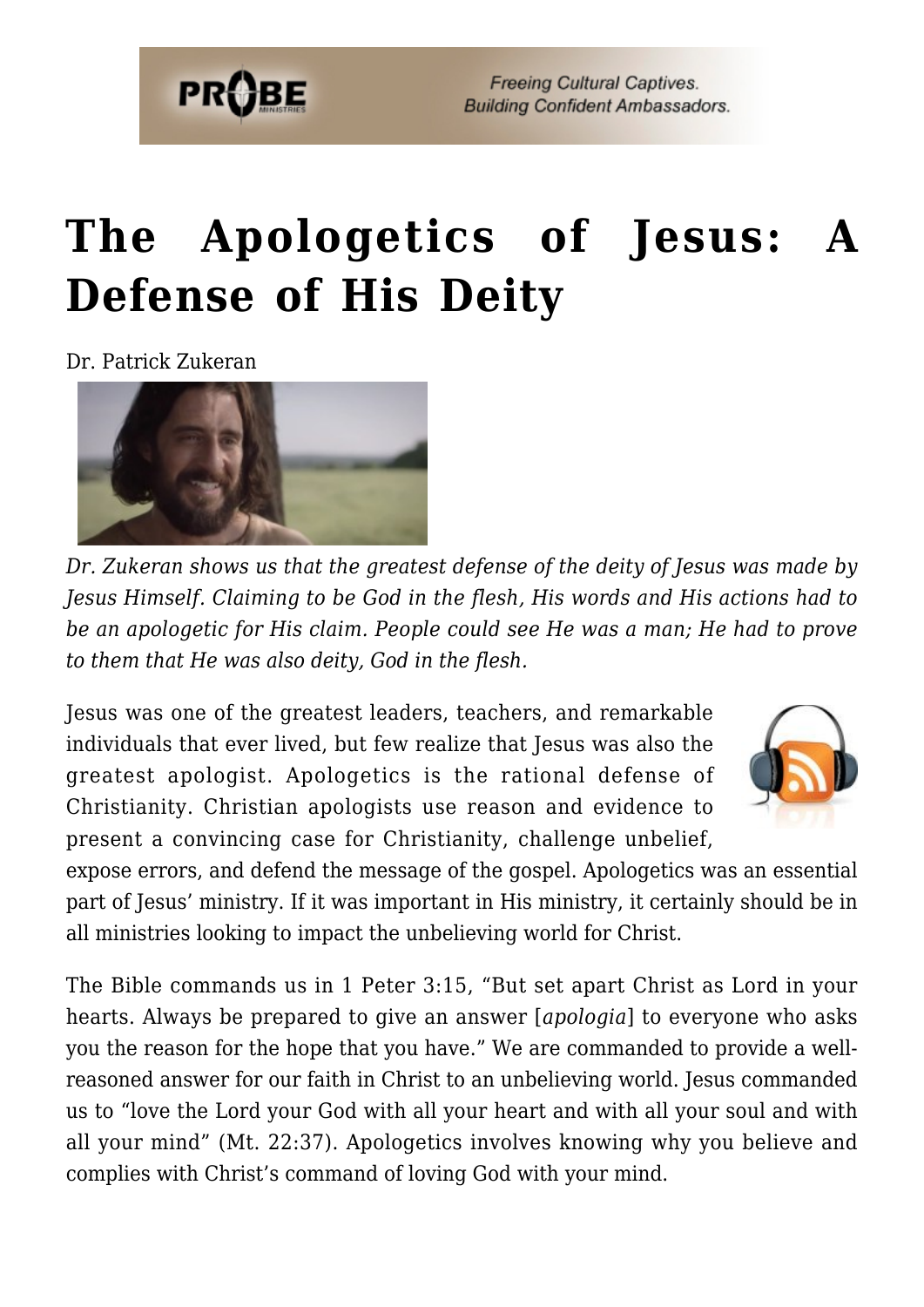

**Freeing Cultural Captives. Building Confident Ambassadors.** 

There exists some misunderstanding among Christians as to whether apologetics is necessary. Some believe that our belief in Christ is based on "faith" and thus does not require solid reasons or evidence to support it. Therefore, in witnessing to unbelievers, some mistakenly suppose that apologetics is ineffective in leading anyone to faith. The call of the Christian is to simply present the gospel, and the Holy Spirit and the Scriptures will do the rest. However, this was not the example of Christ.

Christ made extraordinary claims to be the divine Son of God. He made such claims as being the source of life, forgiver of sins, the embodiment of truth, and authority over the Old Testament Law. Such claims were met with skepticism, doubt, and hostility. Jesus knew He was making remarkable claims, and He did not expect people to simply believe His message without good reasons. He was not seeking or wanting people to exercise "blind faith." Jesus understood that we are rational and moral beings, for we are created in the image of God who is a rational and morally perfect being. For this reason, we exercise our rational capacity and investigate the evidence before making decisions.

Christ knew He would have to make a convincing case to uphold His claims and He did. Throughout His ministry, Christ presented compelling reasons and evidence to uphold His claim to be the divine Son of God. Jesus' apologetics included the testimony of witnesses, miracles, the resurrection, prophecy, reason, the use of parables and more. The apologetic methods of Jesus serve as a model for every believer who desires to engage and impact an unbelieving world for Christ.

#### **The Testimony of Witnesses**

A man ill for thirty-eight years lay beside the Pool of Bethesda along with a multitude of crippled individuals. Suddenly an unknown stranger walks up and asks him a strange question. "Do you want to get well?" As the lame man begins to explain his situation, the stranger orders the man to "Get up! Pick up your mat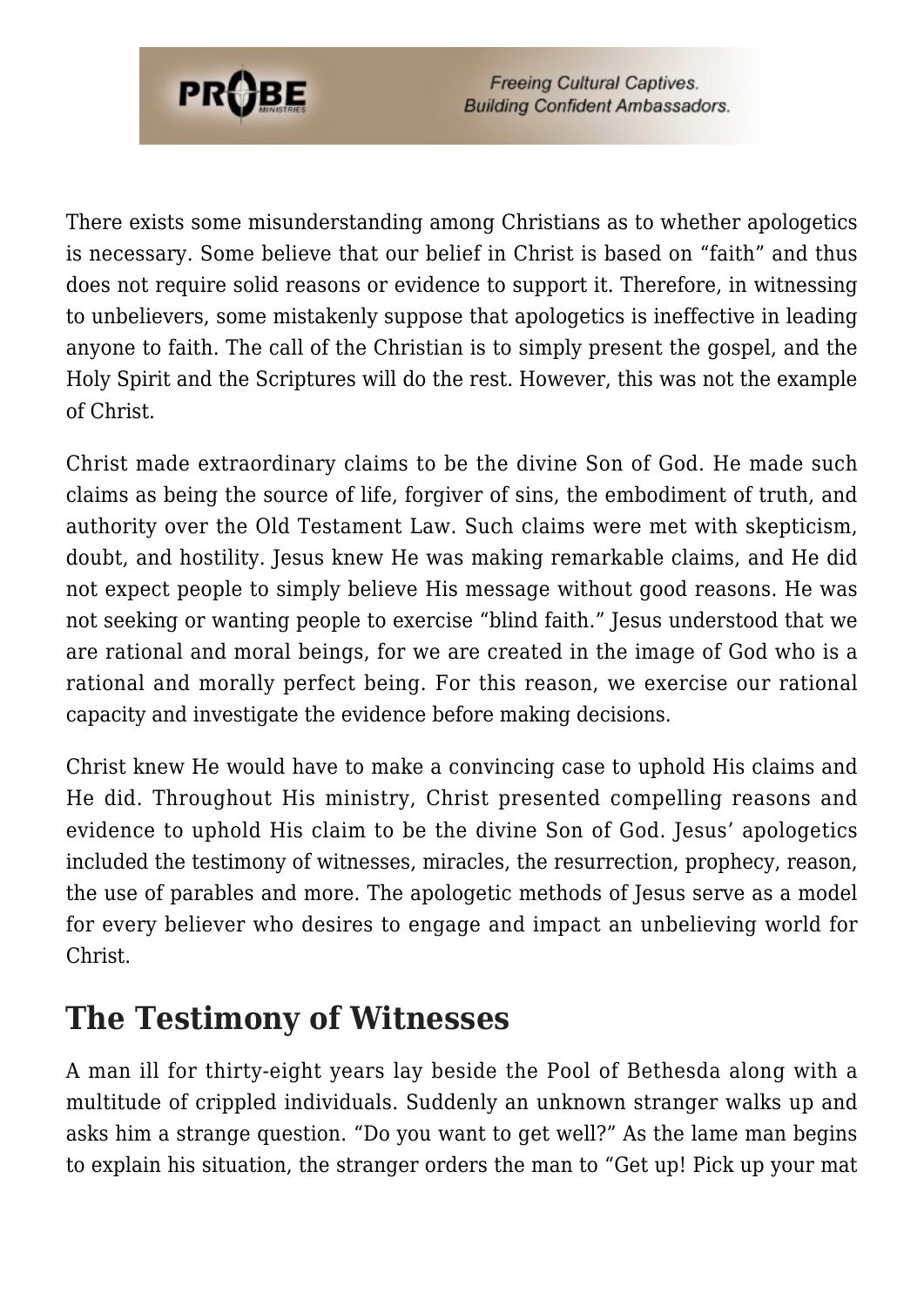

and walk!" Immediately, strength enters his legs and he rises and walks, carrying his mat as the stranger orders. Soon afterwards the Pharisees arrive and an examination ensues.

What should have been a moment of rejoicing turns into a serious interrogation. The Jewish leaders in John 5 confront Jesus seeking an opportunity and reason to kill Him. Instead of praising God in the healing of the lame man, the focus of the Jewish leaders is on the apparent violation of their Jewish tradition by Jesus.

Jesus responded saying, "My Father is always at His work to this very day, and I, too, am working." (Jn. 5:17). The following verse states, "For this reason, the Jews tried all the harder to kill Him; not only was he breaking the Sabbath, but he was even calling God His own Father, making Himself equal with God." (Jn. 5:18). In this chapter Jesus performed some remarkable feats and made some extraordinary claims. When questioned, Jesus gave an answer or an *apologia,* a defense of His work and character. In His answer, we see that He was the greatest apologist and that apologetics was a key component in the ministry of Jesus.

In the passage that follows, Jesus presents one of the clearest and strongest cases regarding His nature as the divine Son of God. New Testament scholar Leon Morris states, "Nowhere in the Gospels do we find our Lord making such a formal, systematic, orderly, regular statement of His own unity with the Father, His divine commission and authority, and the proofs of His Messiahship, as we find in this discourse." $\{1\}$ 

What was the apologetic method Jesus used in this instance? Jesus' apologetic involved the testimony of witnesses. According to Jewish law, a testimony is valid only if there were at least two witnesses who could testify to the truth of an individual's claims (Deut. 19:15). Jesus knew these men needed solid testimony to confirm His claims but also testimony that would convict them of their error regarding their understanding of His identity.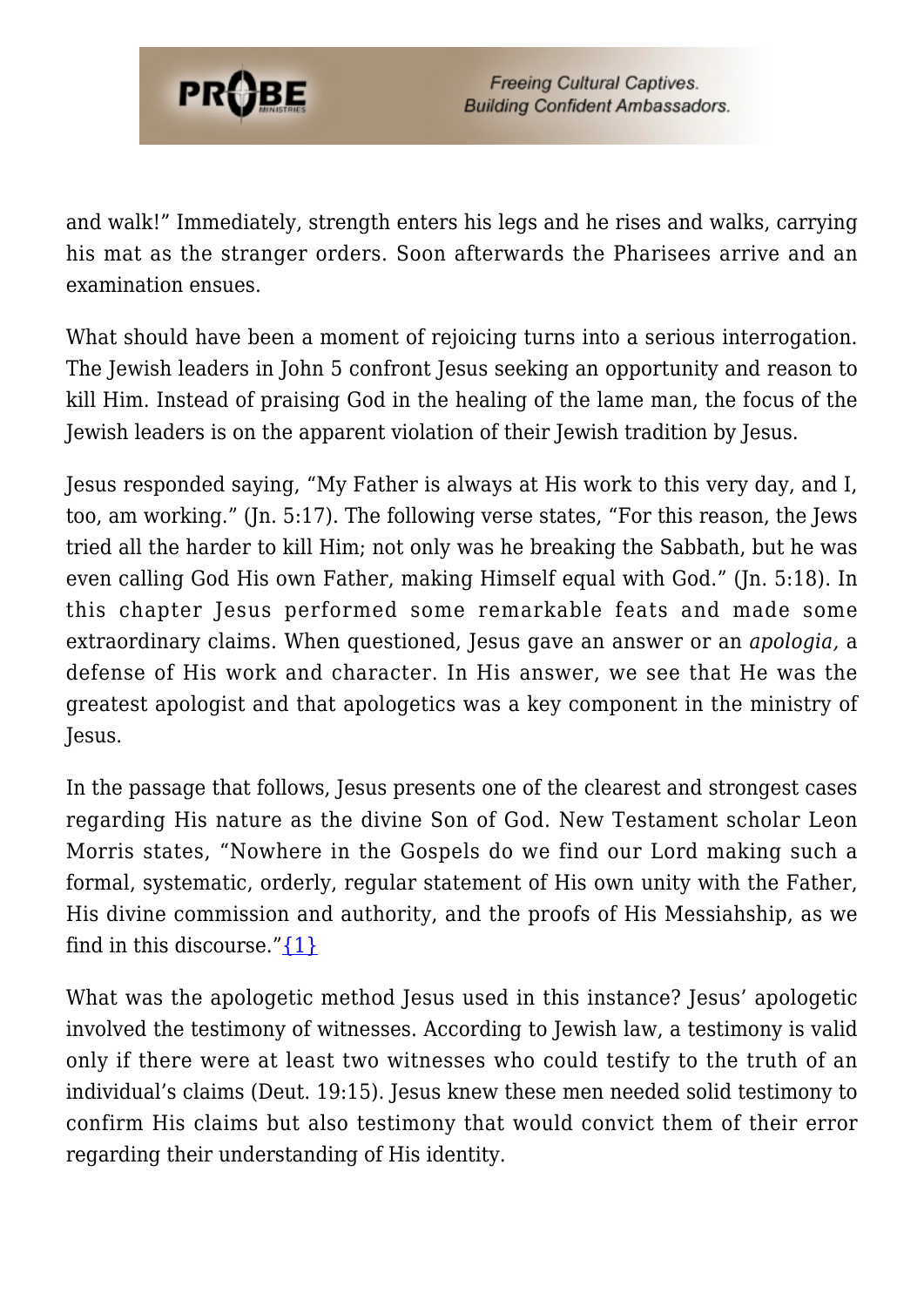

Jesus brings forth five witnesses that testify on His behalf; John the Baptist (5:32-35), His works (5:36), the Father (5:37), the Old Testament Scriptures (5:39-40), and Moses (5:41-46). There were no more authoritative witnesses than these. In a brilliant presentation, Jesus makes His case. The testimony of witnesses was part of the apologetics of Jesus.

## **Apologetics in the Parables**

It is a well-known fact that Jesus was a great storyteller. His stories captivated the audience and taught a valuable lesson. The term "good Samaritan" and "the prodigal Son," are recognized all over the world because of the unforgettable stories told by Jesus. One of the best ways to communicate truth is to illustrate it through stories which are also an effective way to penetrate into hardened hearts that would not be receptive to a direct gospel presentation. The parables of Christ are some of the most remarkable lessons ever taught. However, did you know that the parables of Christ were also powerful apologetic presentations of our Lord?

Through the use of these stories, Jesus makes a declaration and a defense of His ministry and claims. The images He selects are used in the Old Testament and later Jewish literature in reference to God. Jesus uses these images and applies them often to Himself. Philip Payne states, "Out of the fifty-two recorded narrative parables, twenty depict Him in imagery which in the Old Testament typically referred to God. The frequency with which this occurs indicates that Jesus regularly depicted Himself in images which were particularly appropriate for depicting God." $\{2\}$ 

By applying these images to Himself Jesus indicates his [self-understanding](https://www.probe.org/the-self-understanding-of-jesus/) as the divine Son of God and was communicating this truth to His audience. Payne identifies ten prominent images used in the parables in which images used in reference to God in the Old Testament Jesus applies to Himself. $\{3\}$  Jesus' repeated use of such images indicates He wanted His audience to recognize His divinity and that He was carrying out the very will of God in His ministry on earth.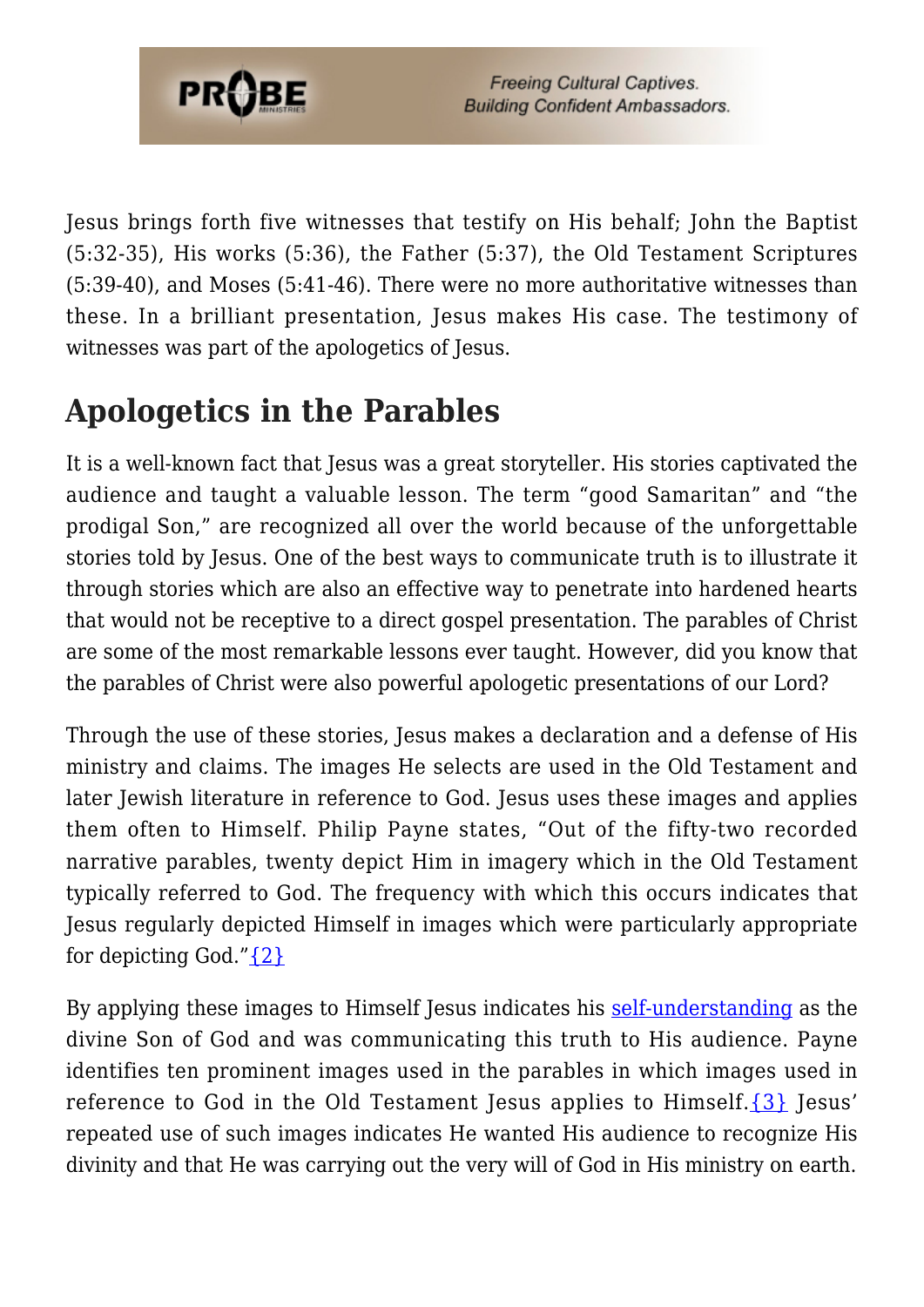

Here are a few examples where Christ declares His divinity in the gospels. The image of the rock is used to describe God, especially in the Psalms (Ps. 19:14, 28:1, 42:9, 61:2, 62:2, 71:3, 78:35). In the parables of Jesus, He states that those who build their lives upon His teachings have built their lives upon "a rock" (Matt. 7:24-26 and Lk. 6:46-49). In Psalm 23 and Ezekiel 34, God is portrayed as a shepherd. In John 10 Jesus identifies Himself as the good shepherd. In another parable, Jesus uses the example of a bridegroom. In Isaiah 49, 54, Jeremiah 2, and Hosea, God is pictured as a bridegroom. In Mk. 2:19, Matt. 9:15, and Lk. 5:34-35, Jesus identifies Himself as the bridegroom. The parables were powerful stories Jesus used to communicate truth but they were also part of the apologetics of Jesus.

### **The Use of Reason**

Jesus commanded us to "Love the Lord your God with all your . . . mind" (Mt. 22:37). Jesus exemplified what it meant to love God with "all your mind." He was the greatest thinker who ever set foot upon the earth. Philosopher Dallas Willard states,

We need to understand that Jesus is a thinker, that this is not a dirty word but an essential work, and that his other attributes do not preclude thought, but only insure that he is certainly the greatest thinker of the human race: 'the most intelligent person who ever lived on earth.' He constantly uses the power of logical insight to enable people to come to the truth about themselves and about God from the inside of their own heart and mind. $\{4\}$ 

Jesus understood that we are created in the image of God. Our creator is a reasonable and rational being. We are thus endowed with the capacity for reason and rationality. In Isaiah 1:18, God invited Israel saying, "Come now let us reason together." God wanted the people of Israel to use their ability to reason and consider the consequences of their behavior.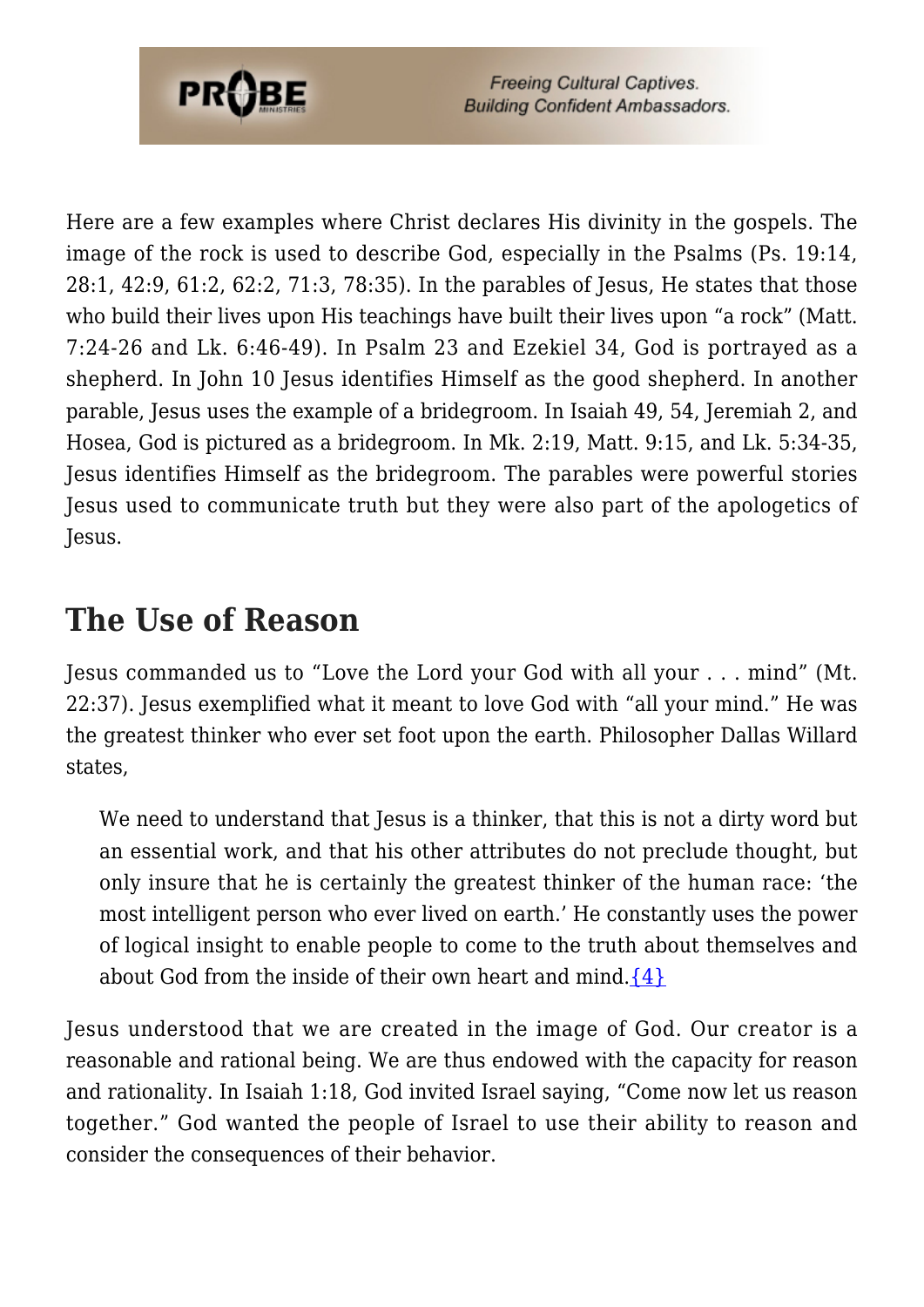

Jesus showed Himself to be a brilliant apologist who used the laws of logic to reveal truth, demolish arguments, and point out error. The communication of truth and discerning error requires the use of reason. Since our faith is a reasonable faith, reason was part of the apologetics of Jesus.

An example of the use of reason is found in Matthew 12:22-28. Here the Pharisees accuse Jesus of casting out demons by the power of the Devil. Through the use of reason, Jesus showed their accusation to be false. The argument He used is the argument known as *reductio ad absurdum* [Latin for "reduction to the absurd"]. This is an argument that demonstrates if the primary premise is supposed to be true, then it leads to a contradiction that is absurd. One would then inevitably have to conclude that the original premise is false.

Jesus responded stating that "Every kingdom divided against itself will be ruined and every city or household divided against itself will not stand. If Satan drives out Satan, he is divided against himself. How then can his kingdom stand? And if I drive out demons by Beelzebub, by whom do your people drive them out?" Jesus points to the illogical nature of their accusation and further points to the testimony of His miracles that confirm His authority being from God.

### **Apologetics of Miracles**

Something had gone terribly wrong. The Messiah had arrived but the Kingdom, which would be characterized by liberty, freedom, and the just rule of God, had not arrived. Instead, John the Baptist found himself in prison awaiting execution. Confused and discouraged, John sent his disciples to Jesus to ask Him, "Are you the one who was to come, or should we expect someone else?" (Lk. 7:20). Jesus responds by pointing to the testimony of His miracles: "Go back and report to John what you hear and see. The lame walk, those who have leprosy are cured, the deaf hear, the dead are raised, and the good news is preached to the poor." (Lk. 7:22-23). When asked by John if He was indeed the Messiah, Jesus defends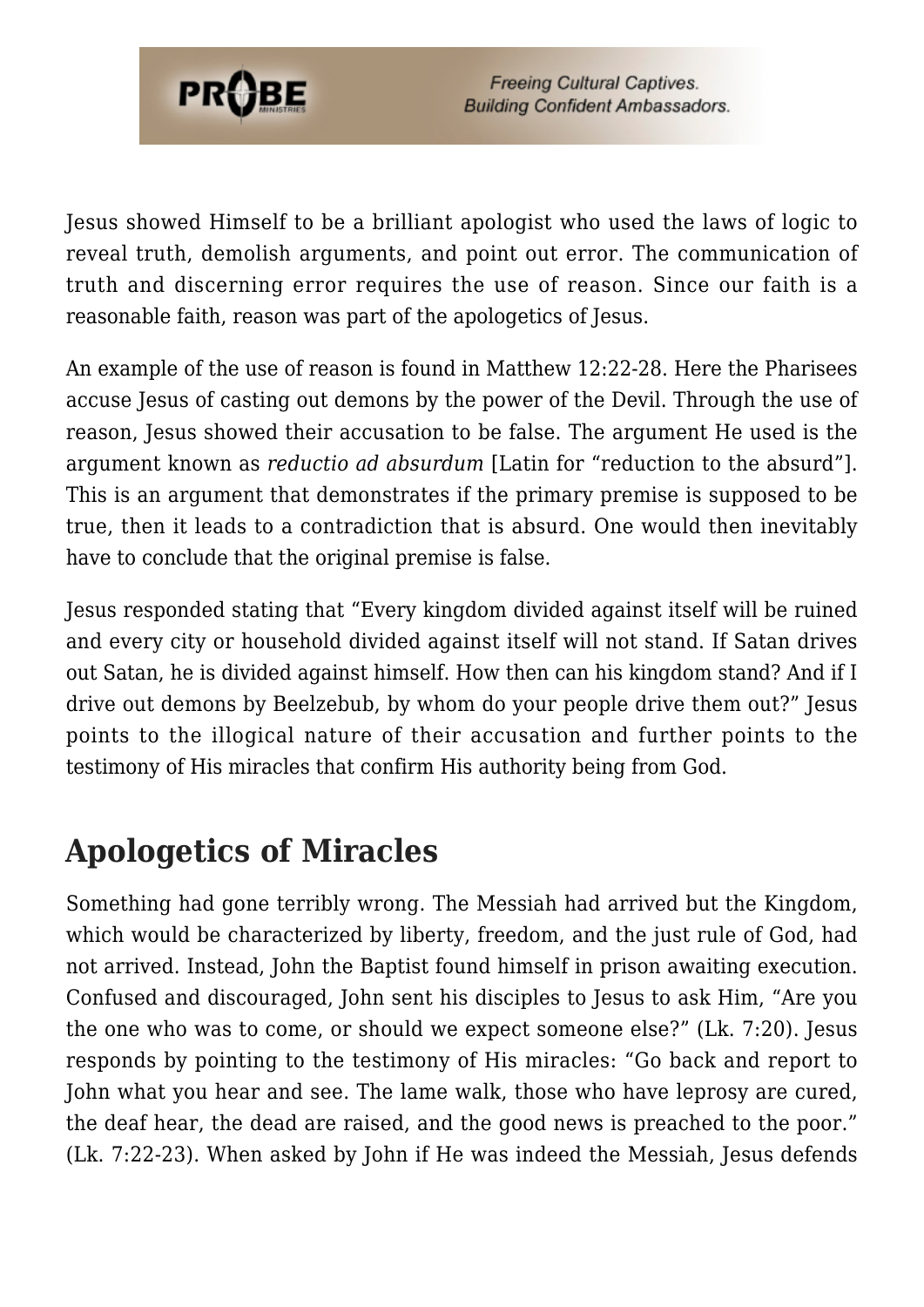

His claim by pointing to the testimony of His miracles. Miracles represent another component in the apologetics of Jesus.

A miracle is a special act of God that interrupts the normal course of events. Natural laws describe what occurs regularly by natural causes, but miracles describe what happens rarely, by supernatural causes. A miracle is an act of God designed to confirm the word of God through a messenger of God[.{5}](#page-7-4)

Throughout the Old Testament, God used miracles to confirm His message and His messenger. Christ's miracles demonstrated that what He claimed about Himself was true and that God's confirming hand was on the message He preached. Jesus performed a vast array of miraculous signs that demonstrated His divine authority over every realm of creation.

When friendly as well as hostile audiences questioned Jesus, He defended His claims with the testimony of miracles (Mk. 2:1-12, Jn. 2, and 10:22-42). Many who witnessed Christ's miracles made the connection. Nathaniel, witnessing the omniscience of Christ, responded exclaiming, "Rabbi, you are the Son of God; you are the King of Israel." (Jn. 1:49). Nicodemus in his evening visit meets Jesus saying, "Rabbi, we know you are a teacher who has come from God. For no one could perform the miraculous signs you are doing if God were not with him." (Jn. 3:2).

When Christ establishes His kingdom, all creation will be subject to Him. Sin, sickness, death, and disease will be overcome and the subjects of the kingdom will never be in want. The miracles of Christ reflect His divine character and demonstrate the King of the Kingdom has arrived.

Apologetics was an essential component of Christ's ministry and should be an important part of any ministry looking to engage this lost world for Christ. The Bible commands us to defend our faith, and Christ set the supreme example for us to follow.